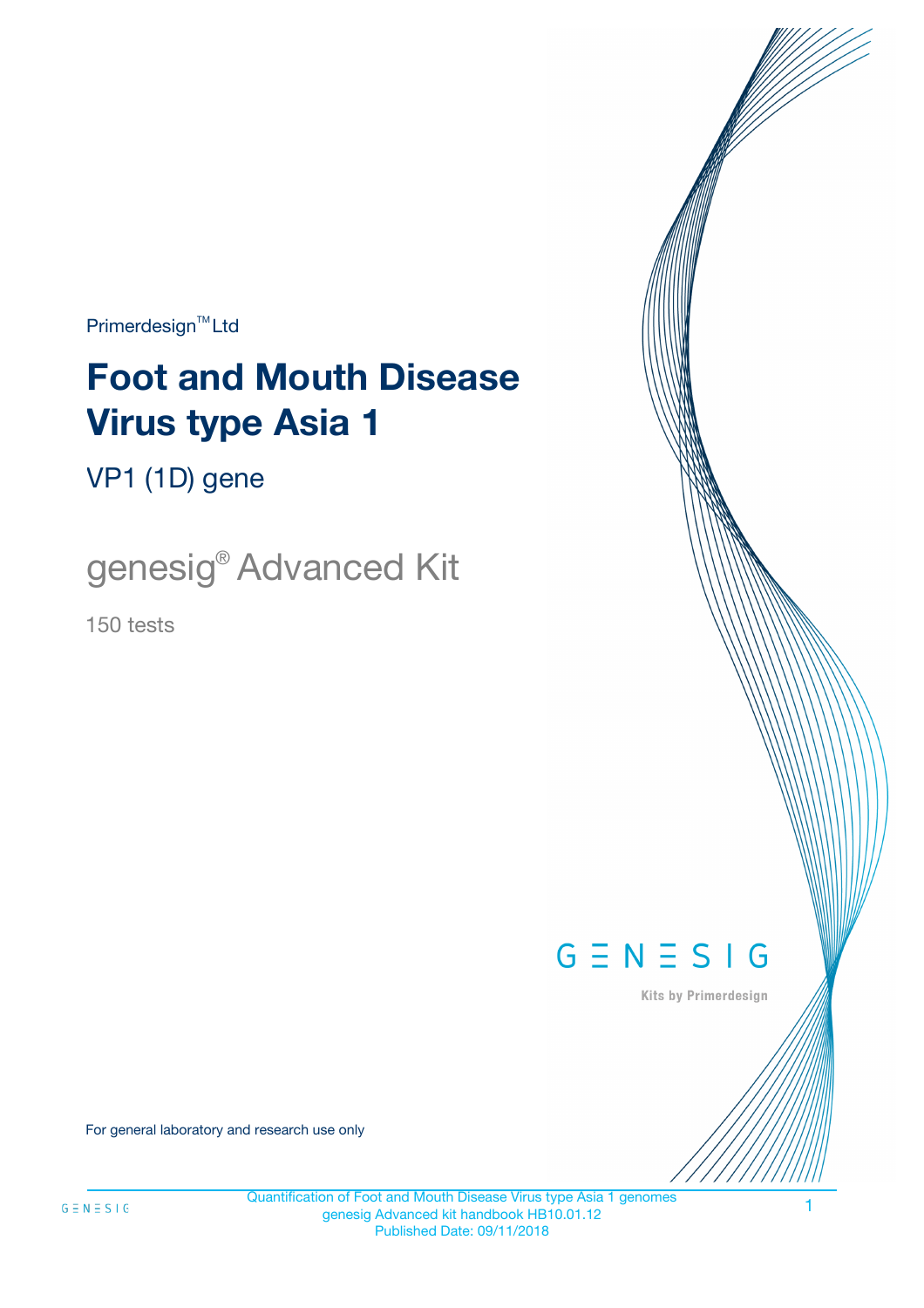# Introduction to Foot and Mouth Disease Virus type Asia 1

Foot-and-mouth disease, FMD or hoof-and-mouth disease (Aphtae epizooticae) is a highly contagious and sometimes fatal viral disease of cloven-hoofed animals, including domestic animals such as cattle, water buffalo, sheep, goats and pigs, as well as antelope, bison and other wild bovids, and deer. The disease is characterised by the appearance of vesicles on the feet and mouth. Humans are very rarely affected by the virus.

Foot and Mouth disease virus is the prototypic member of the Aphthovirus genus in the Picornaviridae family. This picornavirus is the etiological agent of the acute systemic vesicular disease that affects cattle and other animals worldwide. It is a highly variable and transmissible virus. Foot and mouth disease is the most economically important viral disease which infects domesticated livestock throughout the globe. FMD is endemic in much of Africa, Asia and South America.

The virus itself is a single-stranded positive-sense RNA virus approximately 8.4kb in length.

There are seven antigenically distinct FMD serotypes: O, A, C, SAT-1, SAT-2, SAT-3, and Asia -1. These serotypes show some regionality, and the O serotype is most common. O and A are the most widely distributed, type C has not been detected since 2004 and although Asia-1 was first isolated in Greece – as the name suggests it is usually found in Asia. The SAT (South African Territories) serotypes are most commonly found in sub-Saharan Africa.

In areas where the virus is endemic identifying the serotype of the virus strain is important for vaccine selection, containing the outbreak and tracing its progress/source.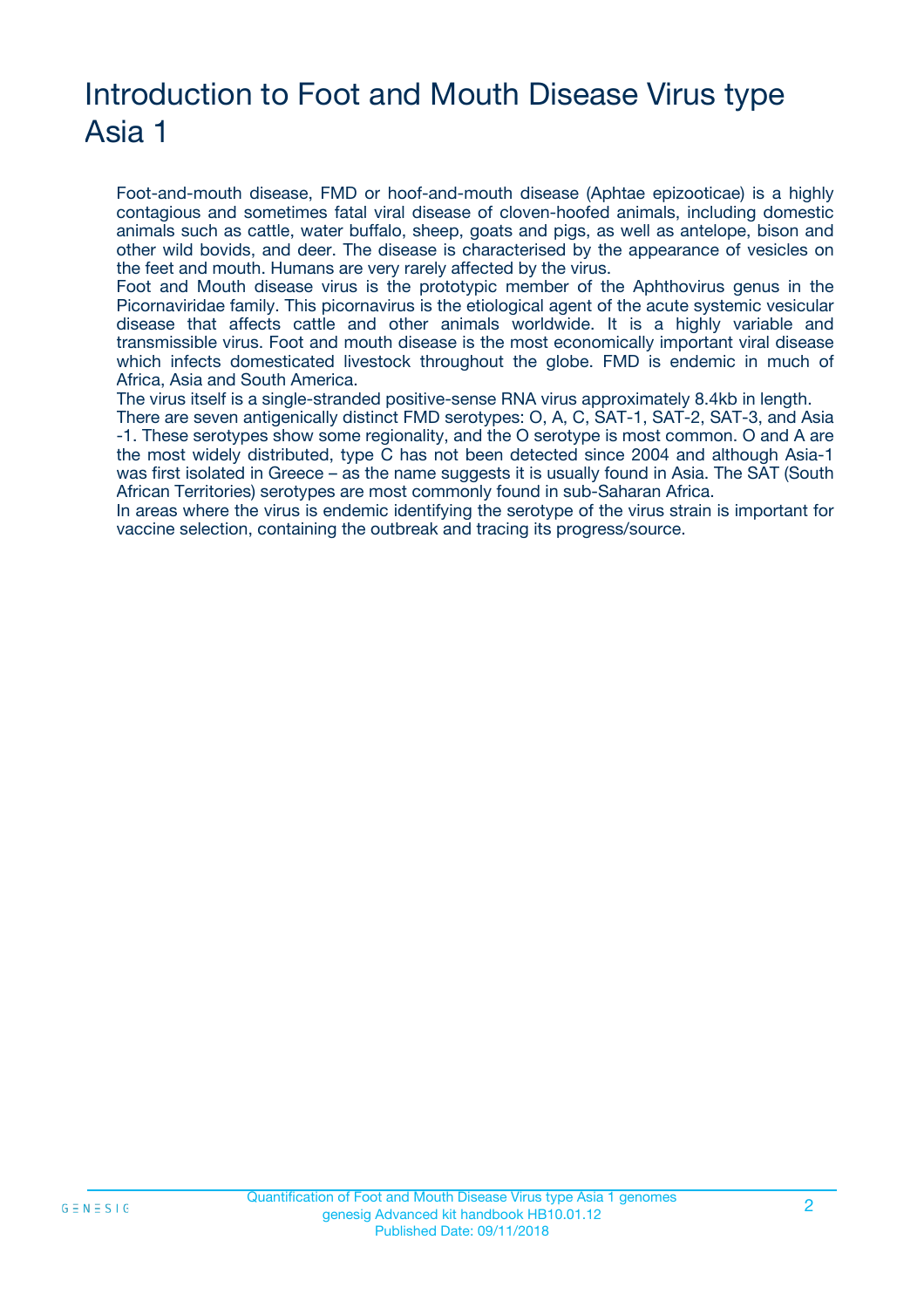# **Specificity**

The Primerdesign genesig Kit for Foot and Mouth Disease Virus type Asia 1 (FMDV-Asia1) genomes is designed for the in vitro quantification of FMDV-Asia1 genomes. The kit is designed to have a broad detection profile. Specifically, the primers represent 100% homology with over 95% of the NCBI database reference sequences available at the time of design.

The dynamics of genetic variation means that new sequence information may become available after the initial design. Primerdesign periodically reviews the detection profiles of our kits and when required releases new versions.

The design for this FMDV assay is based on the following paper:

Reid, S., Mioulet, V., Knowles, N., Shirazi, N., Belsham, G. and King, D. (2014). Development of tailored real-time RT-PCR assays for the detection and differentiation of serotype O, A and Asia-1 foot-and-mouth disease virus lineages circulating in the Middle East. Journal of Virological Methods, 207, pp.146-153.

The assay is not predicted to detect FMDV strains of other serotypes based on specificity testing outlined in the paper. The kit is expected to detect clinically significant strains of the viral serotype circulating in the Middle East at the time of paper publication.

If you require further information, or have a specific question about the detection profile of this kit then please send an e.mail to enquiry@primerdesign.co.uk and our bioinformatics team will answer your question.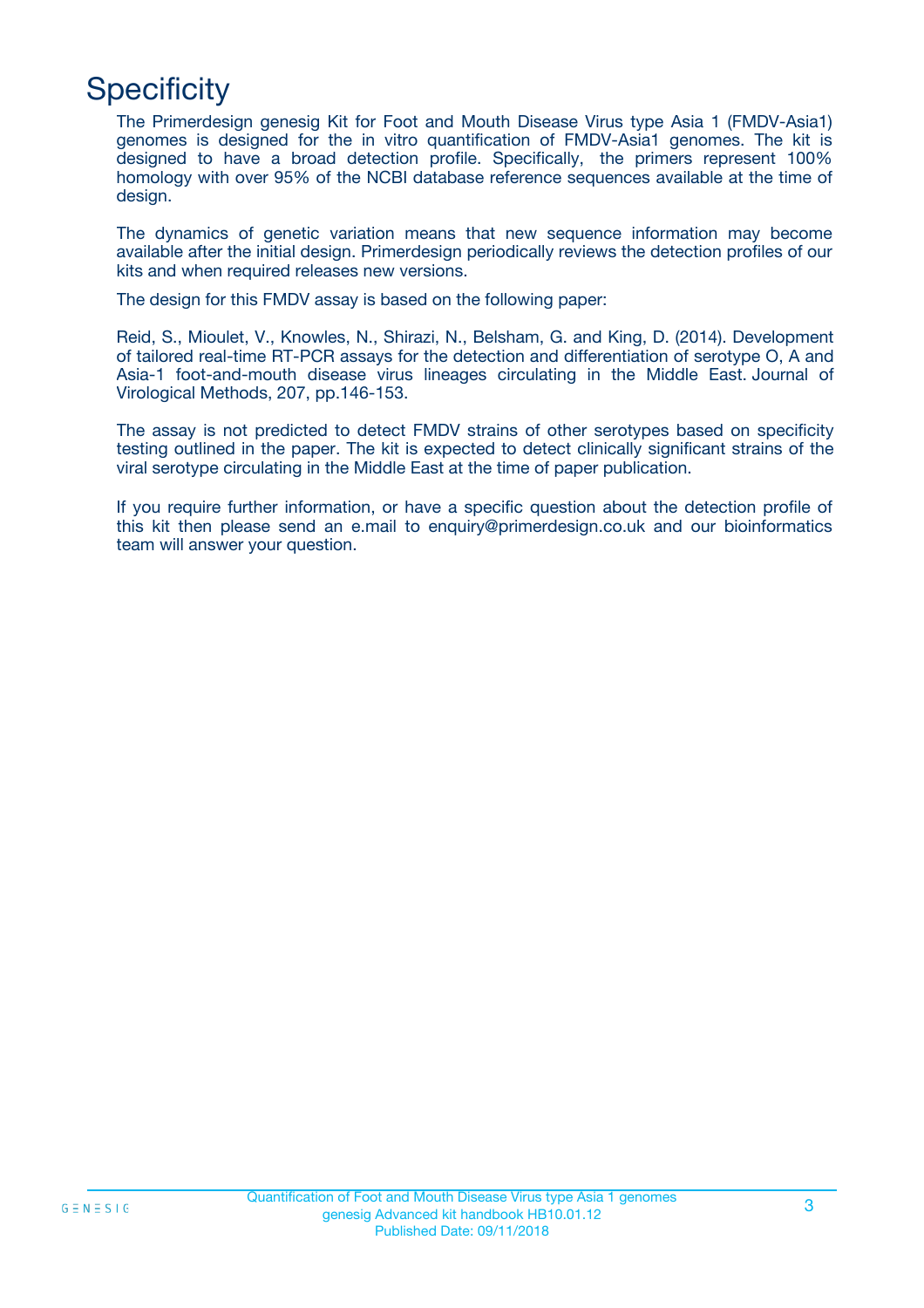# **Kit contents**

- **FMDV-Asia1 specific primer/probe mix (150 reactions BROWN) FAM labelled**
- **FMDV-Asia1 positive control template (for Standard curve RED)**
- **Internal extraction control primer/probe mix (150 reactions BROWN) VIC labelled as standard**
- **Internal extraction control RNA (150 reactions BLUE)**
- **Endogenous control primer/probe mix (150 reactions BROWN) FAM labelled**
- **RNase/DNase free water (WHITE) for resuspension of primer/probe mixes**
- **Template preparation buffer (YELLOW) for resuspension of internal control template, positive control template and standard curve preparation**

# **Reagents and equipment to be supplied by the user**

#### **Real-time PCR Instrument**

#### **Extraction kit**

This kit is recommended for use with genesig Easy DNA/RNA Extraction kit. However, it is designed to work well with all processes that yield high quality RNA and DNA with minimal PCR inhibitors.

#### **oasigTM lyophilised OneStep or Precision**®**PLUS OneStep 2X RT-qPCR Master Mix** Contains complete OneStep RT-qPCR master mix

**Pipettors and Tips**

**Vortex and centrifuge**

**Thin walled 1.5 ml PCR reaction tubes**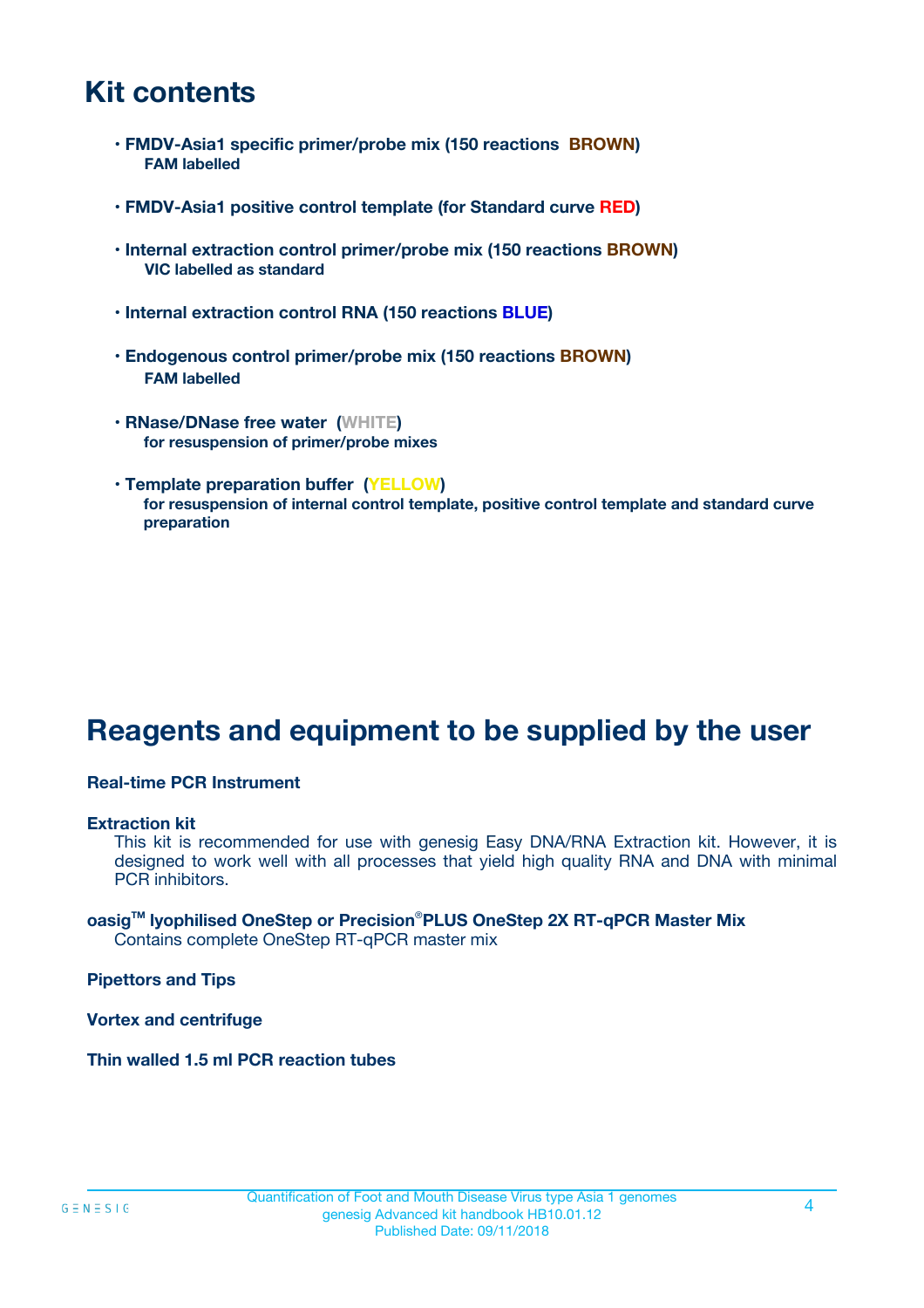### Kit storage and stability

This kit is stable at room temperature but should be stored at -20ºC on arrival. Once the lyophilised components have been resuspended they should not be exposed to temperatures above -20°C for longer than 30 minutes at a time and unnecessary repeated freeze/thawing should be avoided. The kit is stable for six months from the date of resuspension under these circumstances.

If a standard curve dilution series is prepared this can be stored frozen for an extended period. If you see any degradation in this serial dilution a fresh standard curve can be prepared from the positive control.

Primerdesign does not recommend using the kit after the expiry date stated on the pack.

### Suitable sample material

All kinds of sample material suited for PCR amplification can be used. Please ensure the samples are suitable in terms of purity, concentration, and RNA/DNA integrity (An internal PCR control is supplied to test for non specific PCR inhibitors). Always run at least one negative control with the samples. To prepare a negative-control, replace the template RNA sample with RNase/DNase free water.

### Dynamic range of test

Under optimal PCR conditions genesig FMDV-Asia1 detection kits have very high priming efficiencies of >95% and can detect less than 100 copies of target template.

## Notices and disclaimers

This product is developed, designed and sold for research purposes only. It is not intended for human diagnostic or drug purposes or to be administered to humans unless clearly expressed for that purpose by the Food and Drug Administration in the USA or the appropriate regulatory authorities in the country of use. During the warranty period Primerdesign genesig detection kits allow precise and reproducible data recovery combined with excellent sensitivity. For data obtained by violation to the general GLP guidelines and the manufacturer's recommendations the right to claim under guarantee is expired. PCR is a proprietary technology covered by several US and foreign patents. These patents are owned by Roche Molecular Systems Inc. and have been sub-licensed by PE Corporation in certain fields. Depending on your specific application you may need a license from Roche or PE to practice PCR. Additional information on purchasing licenses to practice the PCR process may be obtained by contacting the Director of Licensing at Roche Molecular Systems, 1145 Atlantic Avenue, Alameda, CA 94501 or Applied Biosystems business group of the Applera Corporation, 850 Lincoln Centre Drive, Foster City, CA 94404. In addition, the 5' nuclease assay and other homogeneous amplification methods used in connection with the PCR process may be covered by U.S. Patents 5,210,015 and 5,487,972, owned by Roche Molecular Systems, Inc, and by U.S. Patent 5,538,848, owned by The Perkin-Elmer Corporation.

# Trademarks

Primerdesign™ is a trademark of Primerdesign Ltd.

genesig® is a registered trademark of Primerdesign Ltd.

The PCR process is covered by US Patents 4,683,195, and 4,683,202 and foreign equivalents owned by Hoffmann-La Roche AG. BI, ABI PRISM® GeneAmp® and MicroAmp® are registered trademarks of the Applera Genomics (Applied Biosystems Corporation). BIOMEK® is a registered trademark of Beckman Instruments, Inc.; iCycler™ is a registered trademark of Bio-Rad Laboratories, Rotor-Gene is a trademark of Corbett Research. LightCycler™ is a registered trademark of the Idaho Technology Inc. GeneAmp®, TaqMan® and AmpliTaqGold® are registered trademarks of Roche Molecular Systems, Inc., The purchase of the Primerdesign ™ reagents cannot be construed as an authorization or implicit license to practice PCR under any patents held by Hoffmann-LaRoche Inc.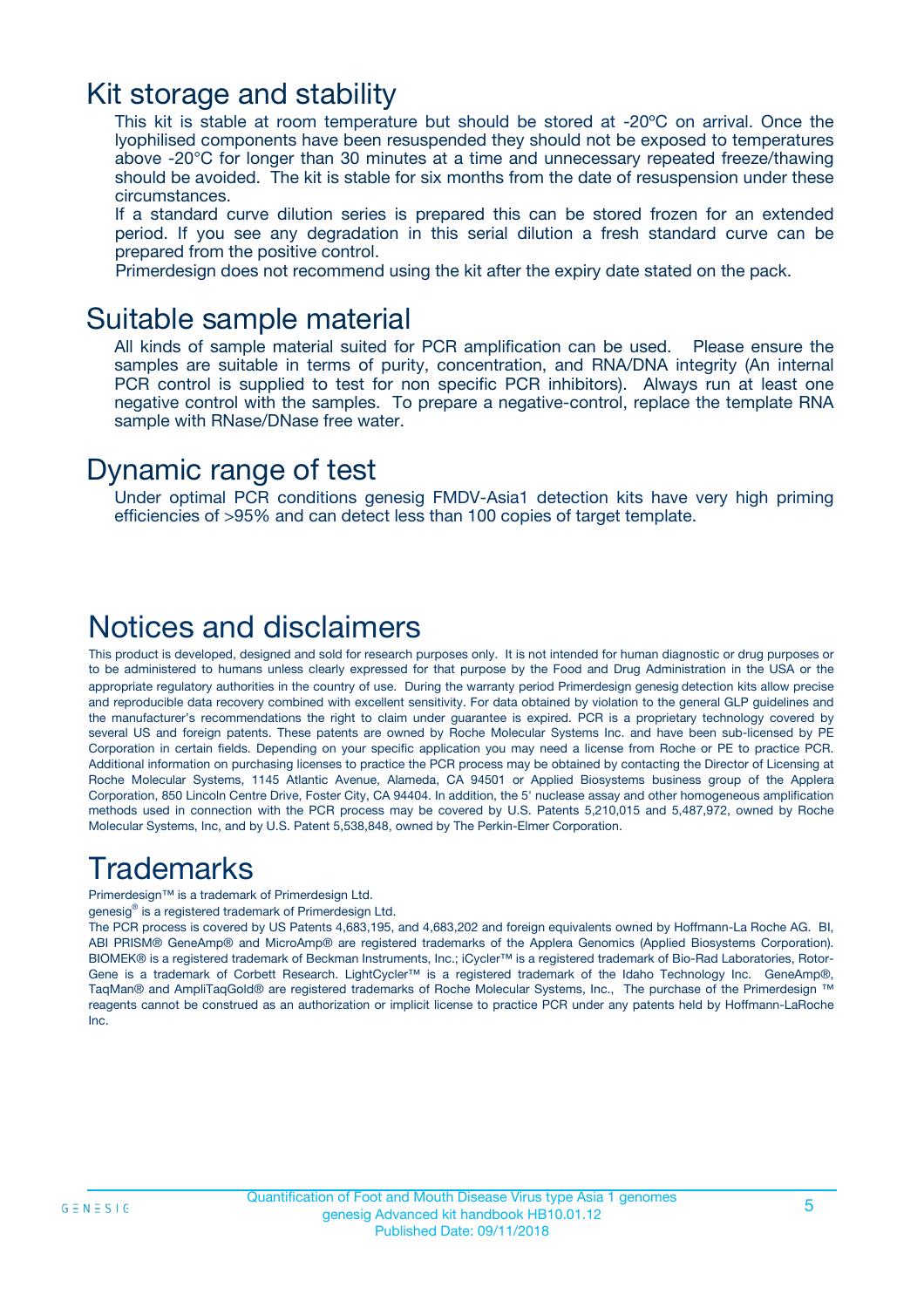# **Principles of the test**

#### **Real-time PCR**

A FMDV-Asia1 specific primer and probe mix is provided and this can be detected through the FAM channel.

The primer and probe mix provided exploits the so-called TaqMan® principle. During PCR amplification, forward and reverse primers hybridize to the FMDV-Asia1 cDNA. A fluorogenic probe is included in the same reaction mixture which consists of a DNA probe labeled with a 5`-dye and a 3`-quencher. During PCR amplification, the probe is cleaved and the reporter dye and quencher are separated. The resulting increase in fluorescence can be detected on a range of qPCR platforms.

#### **Positive control**

For copy number determination and as a positive control for the PCR set up, the kit contains a positive control template.

This can be used to generate a standard curve of FMDV-Asia1 copy number / Cq value. Alternatively the positive control can be used at a single dilution where full quantitative analysis of the samples is not required. Each time the kit is used, at least one positive control reaction must be included in the run. A positive result indicates that the primers and probes for detecting the target FMDV-Asia1 gene worked properly in that particular experimental scenario. If a negative result is obtained the test results are invalid and must be repeated. Care should be taken to ensure that the positive control does not contaminate any other kit component which would lead to false-positive results. This can be achieved by handling this component in a Post PCR environment. Care should also be taken to avoid crosscontamination of other samples when adding the positive control to the run. This can be avoided by sealing all other samples and negative controls before pipetting the positive control into the positive control well.

#### **Negative control**

To validate any positive findings a negative control reaction should be included every time the kit is used. For this reaction the RNase/DNase free water should be used instead of template. A negative result indicates that the reagents have not become contaminated while setting up the run.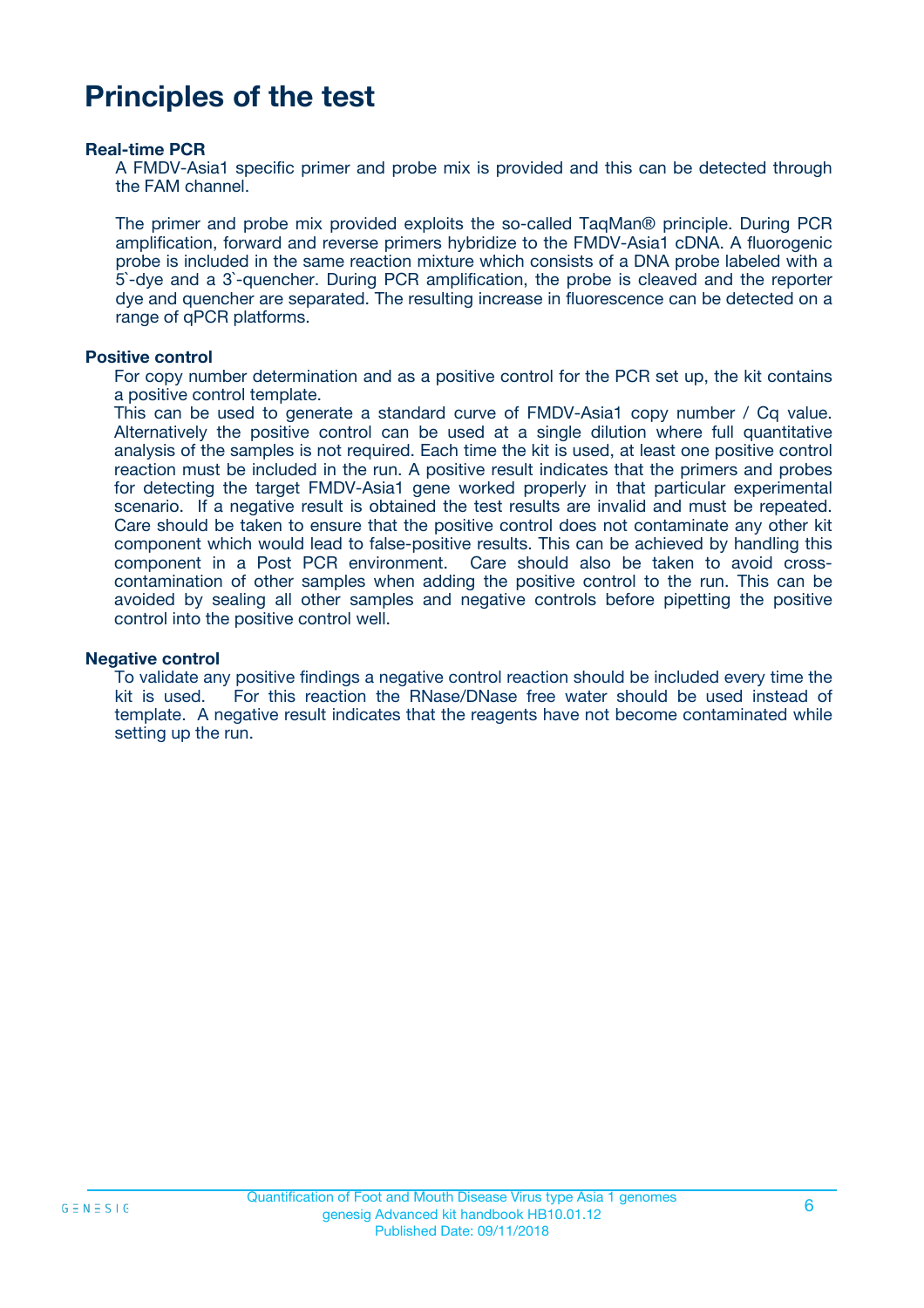#### **Internal RNA extraction control**

When performing RNA extraction, it is often advantageous to have an exogenous source of RNA template that is spiked into the lysis buffer. This control RNA is then co-purified with the sample RNA and can be detected as a positive control for the extraction process. Successful co-purification and qPCR for the control RNA also indicates that PCR inhibitors are not present at a high concentration.

A separate qPCR primer/probe mix are supplied with this kit to detect the exogenous RNA using qPCR. The PCR primers are present at PCR limiting concentrations which allows multiplexing with the target sequence primers. Amplification of the control cDNA does not interfere with detection of the FMDV-Asia1 target cDNA even when present at low copy number. The Internal control is detected through the VIC channel and gives a Cq value of 28+/ -3 depending on the level of sample dilution.

#### **Endogenous control**

To confirm extraction of a valid biological template, a primer and probe mix is included to detect an endogenous gene. Detection of the endogenous control is through the FAM channel and it is NOT therefore possible to perform a multiplex with the FMDV-Asia1 primers. A poor endogenous control signal may indicate that the sample did not contain sufficient biological material.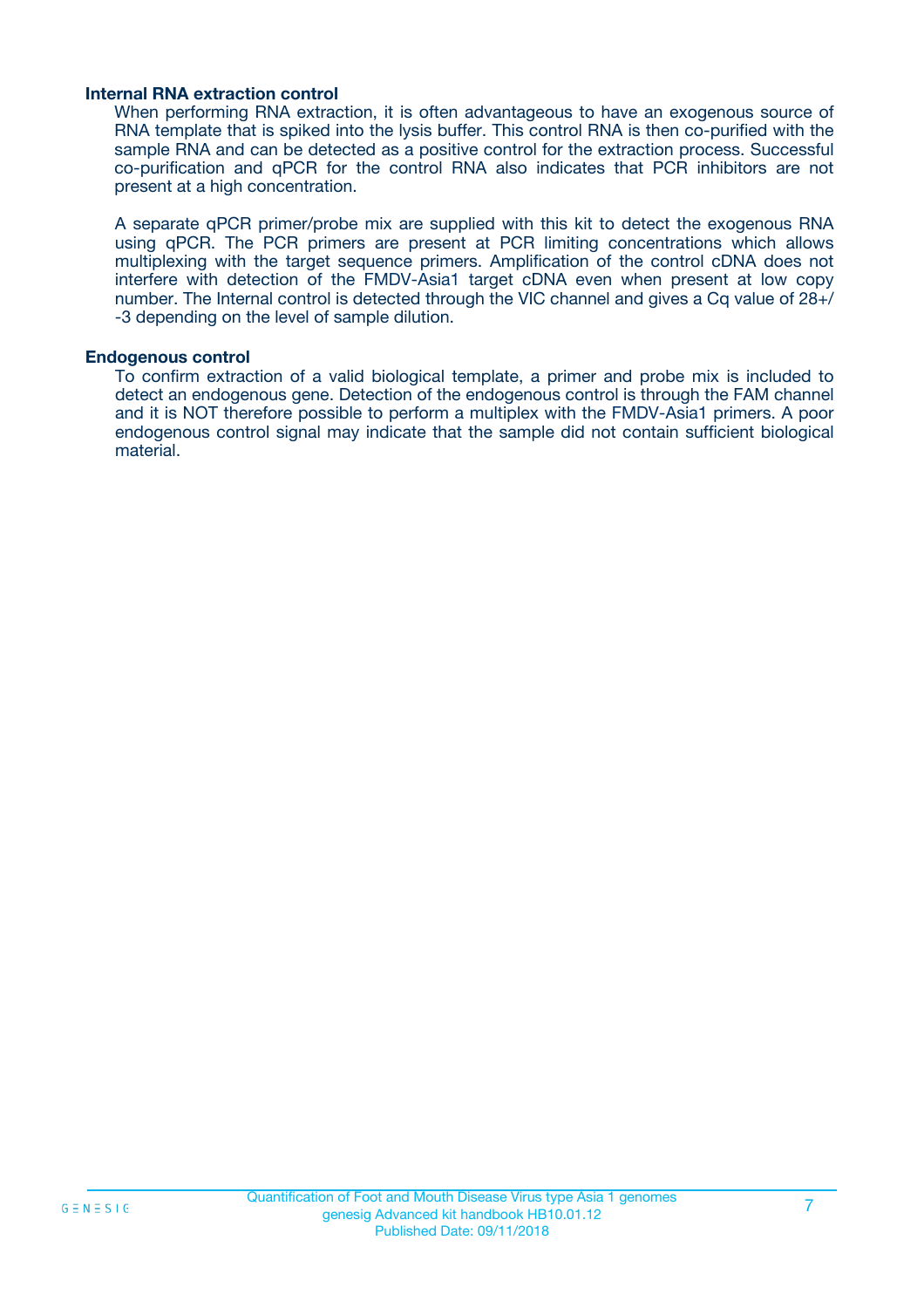## Resuspension protocol

To minimize the risk of contamination with foreign DNA, we recommend that all pipetting be performed in a PCR clean environment. Ideally this would be a designated PCR lab or PCR cabinet. Filter tips are recommended for all pipetting steps.

- **1. Pulse-spin each tube in a centrifuge before opening.** This will ensure lyophilised primer and probe mix is in the base of the tube and is not spilt upon opening the tube.
- **2. Resuspend the primer/probe mixes in the RNase/DNase free water supplied, according to the table below:**

To ensure complete resuspension, vortex each tube thoroughly.

| Component - resuspend in water                       |          |  |
|------------------------------------------------------|----------|--|
| <b>Pre-PCR pack</b>                                  |          |  |
| FMDV-Asia1 primer/probe mix (BROWN)                  | $165$ µl |  |
| Internal extraction control primer/probe mix (BROWN) | $165$ µl |  |
| Endogenous control primer/probe mix (BROWN)          | 165 µl   |  |

**3. Resuspend the internal control template and positive control template in the template preparation buffer supplied, according to the table below:** To ensure complete resuspension, vortex each tube thoroughly.

| Component - resuspend in template preparation buffer |  |  |  |
|------------------------------------------------------|--|--|--|
| <b>Pre-PCR heat-sealed foil</b>                      |  |  |  |
| Internal extraction control RNA (BLUE)               |  |  |  |
| <b>Post-PCR heat-sealed foil</b>                     |  |  |  |
| FMDV-Asia1 Positive Control Template (RED) *         |  |  |  |

\* This component contains high copy number template and is a VERY significant contamination risk. It must be opened and handled in a separate laboratory environment, away from the other components.

# RNA extraction

The internal extraction control RNA can be added either to the RNA lysis/extraction buffer or to the RNA sample once it has been resuspended in lysis buffer.

**DO NOT add the internal extraction control RNA directly to the unprocessed biological sample as this will lead to degradation and a loss in signal.**

- **1. Add 4µ**l **of the Internal extraction control RNA (BLUE) to each sample in RNA lysis/extraction buffer per sample.**
- **2. Complete RNA extraction according to the manufacturer's protocols.**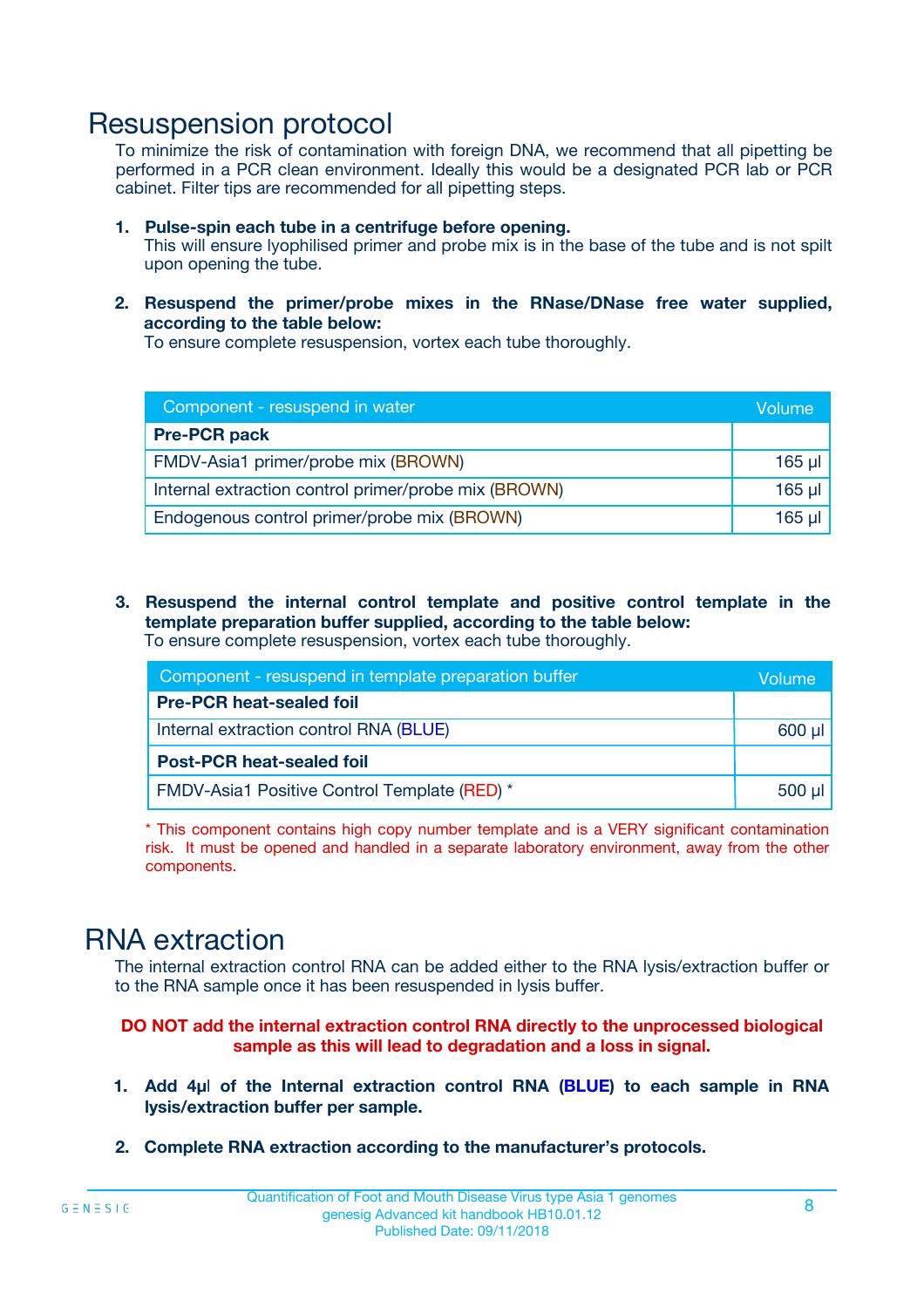# OneStep RT-qPCR detection protocol

#### **For optimum performance and sensitivity.**

All pipetting steps and experimental plate set up should be performed on ice. After the plate is poured proceed immediately to the OneStep amplification protocol. Prolonged incubation of reaction mixes at room temperature can lead to PCR artifacts that reduce the sensitivity of detection.

#### **1. For each RNA sample prepare a reaction mix according to the table below: Include sufficient reactions for positive and negative controls.**

| Component                                                    | Volume   |
|--------------------------------------------------------------|----------|
| oasig OneStep or PrecisionPLUS OneStep 2X RT-qPCR Master Mix | $10 \mu$ |
| FMDV-Asia1 primer/probe mix (BROWN)                          | 1 µl     |
| Internal extraction control primer/probe mix (BROWN)         | 1 µI     |
| <b>RNase/DNase free water (WHITE)</b>                        | $3 \mu$  |
| <b>Final Volume</b>                                          | 15 ul    |

**2. For each RNA sample prepare an endogenous control reaction according to the table below (optional):**

This control reaction will provide crucial information regarding the quality of the biological sample.

| Component                                                    | Volume   |
|--------------------------------------------------------------|----------|
| oasig OneStep or PrecisionPLUS OneStep 2X RT-qPCR Master Mix | 10 $\mu$ |
| Endogenous control primer/probe mix (BROWN)                  | 1 ul     |
| <b>RNase/DNase free water (WHITE)</b>                        | $4 \mu$  |
| <b>Final Volume</b>                                          | 15 µl    |

- **3. Pipette 15µl of these mixes into each well according to your qPCR experimental plate set up.**
- **4. Pipette 5µl of RNA template into each well, according to your experimental plate set up.**

For negative control wells use 5µl of RNase/DNase free water. The final volume in each well is 20µl.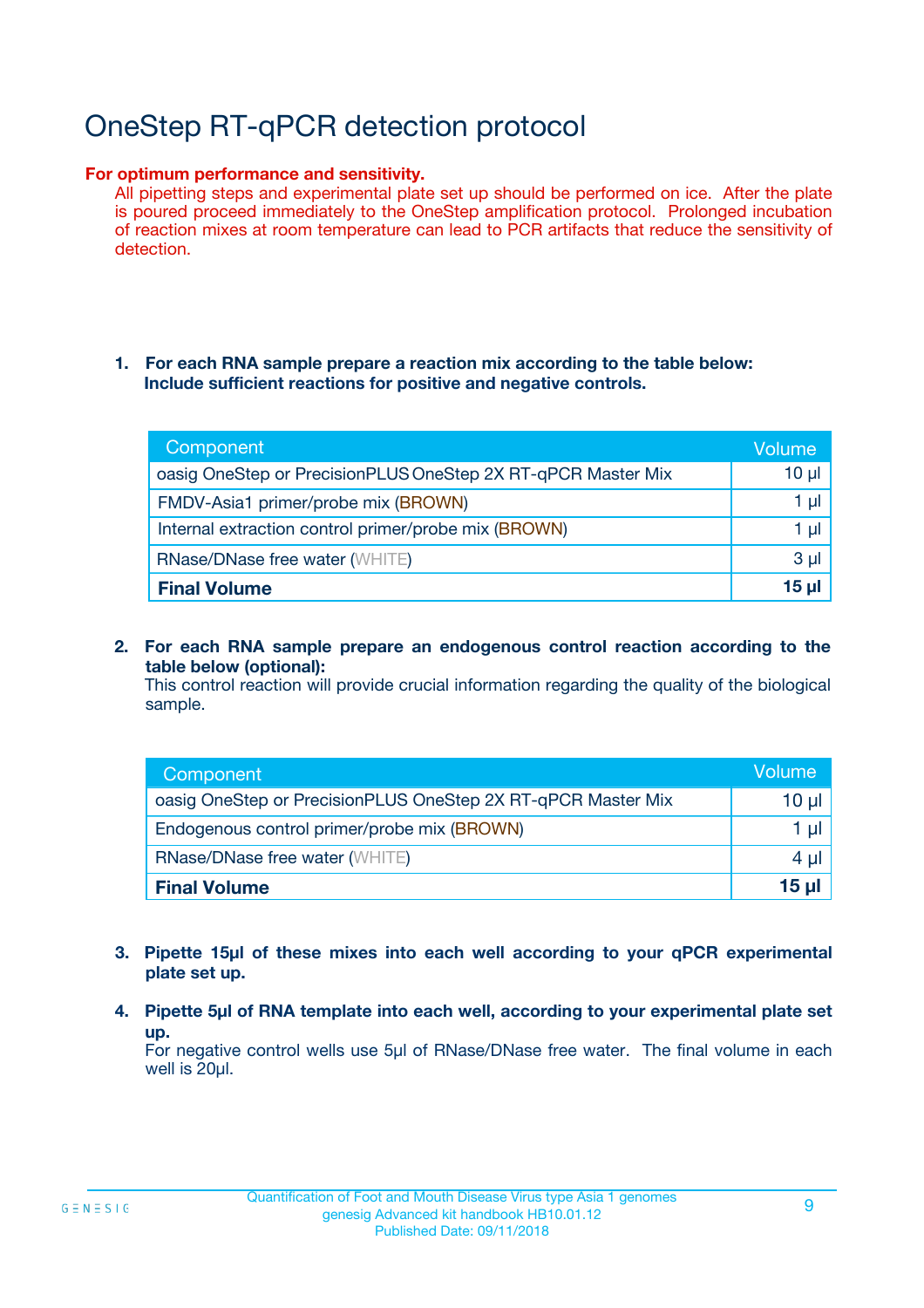**5. If a standard curve is included for quantitative analysis prepare a reaction mix according to the table below:**

| Component                                                    | Volume       |
|--------------------------------------------------------------|--------------|
| oasig OneStep or PrecisionPLUS OneStep 2X RT-qPCR Master Mix | $10 \mu$     |
| FMDV-Asia1 primer/probe mix (BROWN)                          |              |
| <b>RNase/DNase free water (WHITE)</b>                        | 4 U          |
| <b>Final Volume</b>                                          | <u>15 µl</u> |

- **6. Preparation of standard curve dilution series.**
	- **1) Pipette 90µl of template preparation buffer into 5 tubes and label 2-6**
	- **2) Pipette 10µl of Positive Control Template (RED) into tube 2**
	- **3) Vortex thoroughly**
	- **4) Change pipette tip and pipette 10 µl from tube 2 into tube 3**
	- **5) Vortex thoroughly**

**Repeat steps 4 and 5 to complete the dilution series**

| <b>Standard Curve</b>         | <b>Copy Number</b>     |
|-------------------------------|------------------------|
| Tube 1 Positive control (RED) | $2 \times 10^5$ per µl |
| Tube 2                        | $2 \times 10^4$ per µl |
| Tube 3                        | $2 \times 10^3$ per µl |
| Tube 4                        | $2 \times 10^2$ per µl |
| Tube 5                        | 20 per µl              |
| Tube 6                        | 2 per µl               |

**7. Pipette 5µl of standard template into each well for the standard curve according to your plate set-up**

The final volume in each well is 20µl.

# OneStep RT-qPCR Amplification Protocol

Amplification conditions using oasig OneStep or PrecisionPLUS OneStep 2X RT-qPCR Master Mix.

|             | <b>Step</b>                  | <b>Time</b>      | <b>Temp</b>    |
|-------------|------------------------------|------------------|----------------|
|             | <b>Reverse Transcription</b> | $10 \text{ min}$ | 55 °C          |
|             | Enzyme activation            | 2 min            | 95 °C          |
| Cycling x50 | Denaturation                 | 10 <sub>s</sub>  | $95^{\circ}$ C |
|             | <b>DATA COLLECTION *</b>     | 60 s             | 60 °C          |

\* Fluorogenic data should be collected during this step through the FAM and VIC channels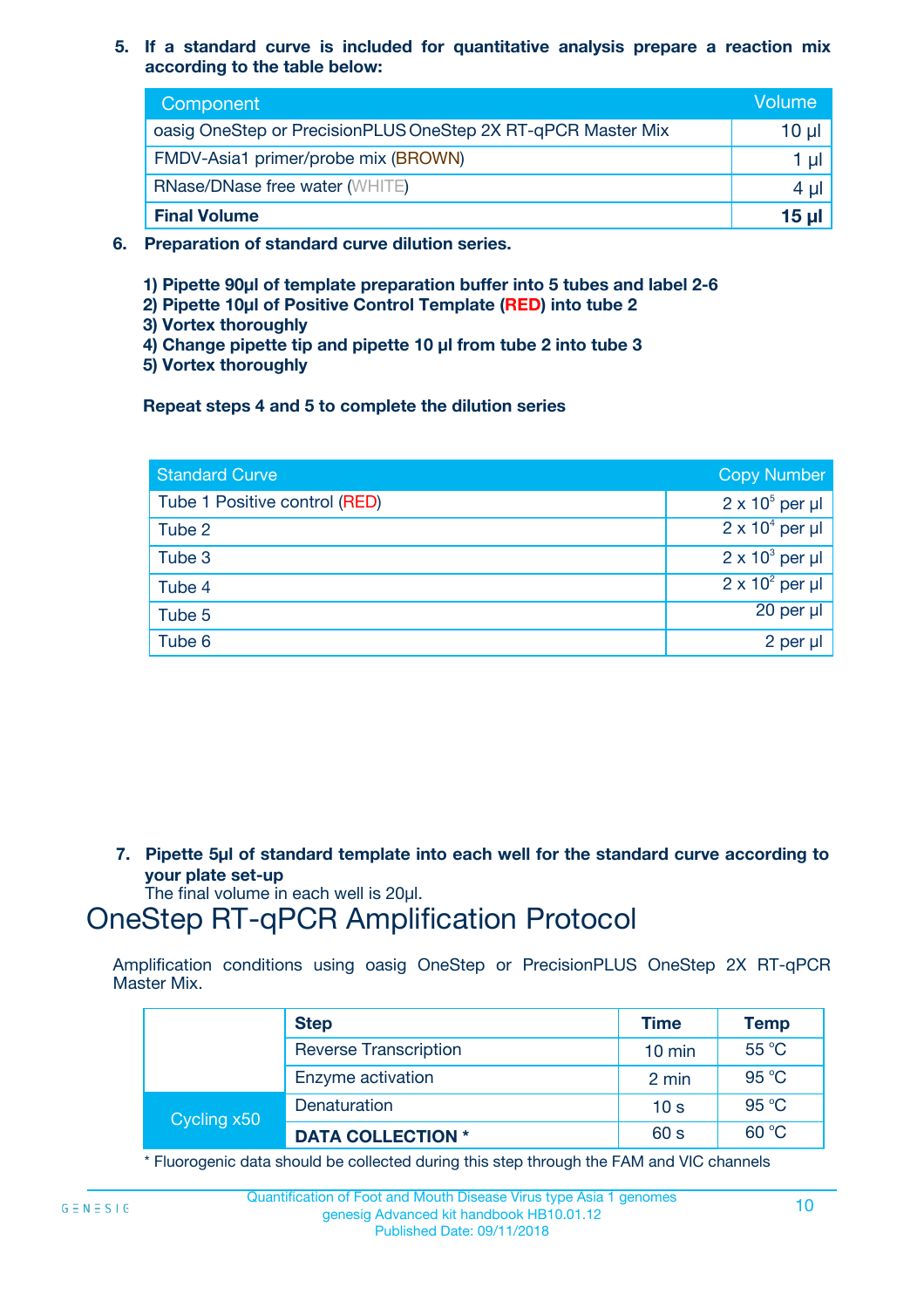## Interpretation of results

| <b>Target</b><br>(FAM) | Internal<br>control<br>(NIC) | <b>Positive</b><br>control | <b>Negative</b><br>control | Interpretation                                                                                                  |
|------------------------|------------------------------|----------------------------|----------------------------|-----------------------------------------------------------------------------------------------------------------|
| $\leq 30$              | $+ 1 -$                      | ÷                          |                            | <b>POSITIVE QUANTITATIVE RESULT</b><br>calculate copy number                                                    |
| > 30                   | ÷                            | ÷                          |                            | <b>POSITIVE QUANTITATIVE RESULT</b><br>calculate copy number                                                    |
| > 30                   |                              | ÷                          |                            | <b>POSITIVE QUALITATIVE RESULT</b><br>do not report copy number as this<br>may be due to poor sample extraction |
|                        | ÷                            | ÷                          |                            | <b>NEGATIVE RESULT</b>                                                                                          |
| $+ 1 -$                | $+ 1 -$                      | ÷                          | $\leq$ 35                  | <b>EXPERIMENT FAILED</b><br>due to test contamination                                                           |
|                        | $+ 1 -$                      |                            | > 35                       | $\star$                                                                                                         |
|                        |                              | ÷                          |                            | <b>SAMPLE PREPARATION FAILED</b>                                                                                |
|                        |                              |                            |                            | <b>EXPERIMENT FAILED</b>                                                                                        |

Positive control template (**RED**) is expected to amplify between Cq 16 and 23. Failure to satisfy this quality control criterion is a strong indication that the experiment has been compromised.

\*Where the test sample is positive and the negative control is positive with a  $Cq > 35$ , the sample must be reinterpreted based on the relative signal strength of the two results:



If the sample amplifies  $> 5$  Cq earlier than the negative control then the sample should be reinterpreted (via the table above) with the negative control verified as negative.



If the sample amplifies  $< 5$  Cq earlier than the negative control then the positive sample result is invalidated and the result should be determined inconclusive due to test contamination. The test for this sample should be repeated.